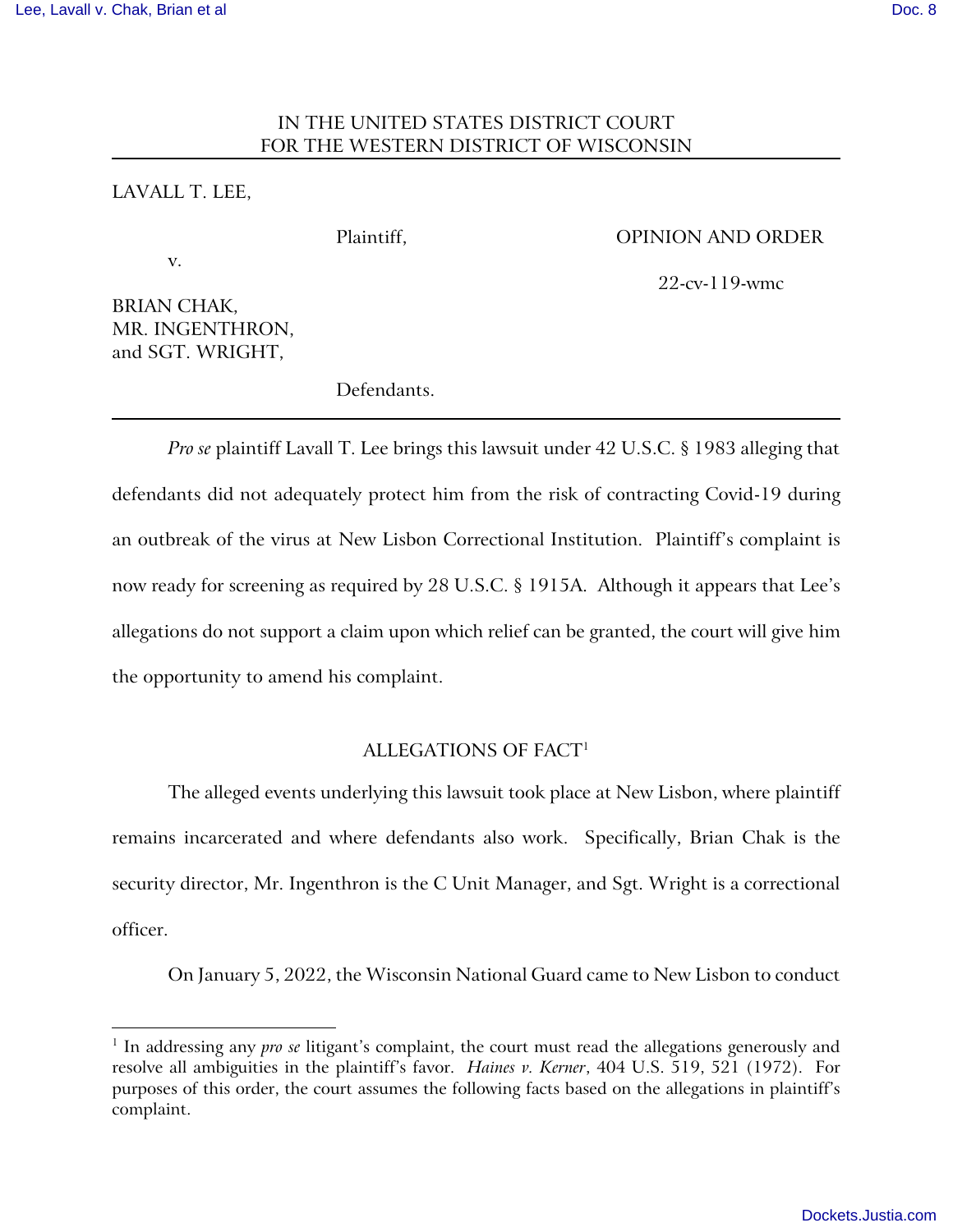Covid-19 tests. Five days later, on January 10, Chak sent a memo to staff and inmates indicating that over 400 inmates had tested positive for the virus and that institutional operations would be modified in response. At 2:00 p.m. that same day, the inmates were ordered to lock down in their cells and wait for their test results. Sgt. Wright allegedly came to Lee's cell about half an hour later and informed Lee's cellmate that he had tested positive, but told Lee that his results were not yet available. At approximately 3:00 p.m., Lee received another memorandum informing inmates that New Lisbon would be on a modified lockdown effective the next day.

Despite so many inmates testing positive, all inmates allegedly were allowed to get and bring their dinners back to their cells that night. Lee complained to Ingenthron about the risk of exposure created by the dinner line, but the unit manager allegedly dismissed Lee's concerns and told him to "write a request." (Dkt. #1 at 2.) Then, after dinner, all the inmates were allowed to go to the day room, a decision that also struck Lee as problematic. When Lee sent the unit manager an interview request about these issues, Ingenthorn allegedly responded that staff knew how inmates were to be let out for meals, and that everyone was "learning and working through this process." (Dkt. #1 at 3.)

The next day, January 11, 2022, at around 2:00 p.m., Ingenthron allegedly returned to Lee's cell and told Lee that he had tested negative for Covid-19. Lee asked Ingenthron when he would be moved to a new cell to quarantine away from his Covid-positive cellmate, and was told that reassignments would be made later that day. However, Lee was still in his cell several days later, so he asked several correctional officers including Sgt. Wright whether he would be moved to another cell and was told no reassignments would be made.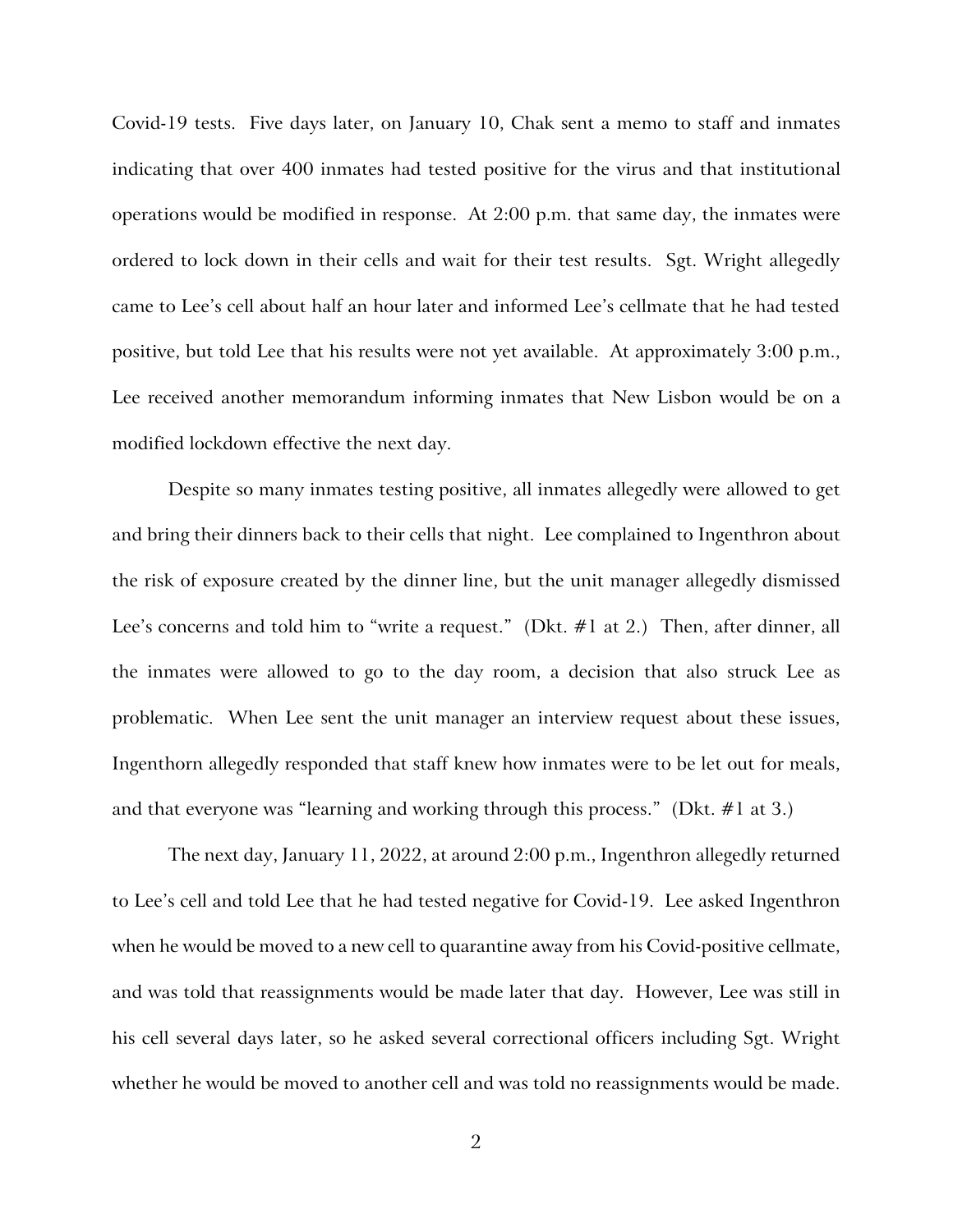Lee sent Ingenthron another interview request on January 19, 2022, complaining about having to quarantine with a Covid-positive cellmate. Ingenthron acknowledged Lee's frustration in his response, but explained that cellmates would be kept together if one had tested positive and the other negative. Lee also wrote to the health services unit ("HSU"), and the HSU manager responded that Lee had already been exposed to the virus, and that New Lisbon's outbreak had created health and security concerns. Lee seeks declaratory relief as well as damages.

#### OPINION

Lee alleges that defendants failed to properly keep him safe from the risk of contracting the coronavirus during a January 2022 outbreak at New Lisbon. Although plaintiff's complaint lists the First, Fifth, Eighth, and Fourteenth amendments, the allegations implicate his rights under the Eighth Amendment. *See Helling v. McKinney*, 509 U.S. 25, 31 (1993) ("It is undisputed that the treatment a prisoner receives in prison and the conditions under which he is confined are subject to scrutiny under the Eighth Amendment."). The Eighth Amendment requires prison officials to provide inmates with humane conditions of confinement and to take reasonable measures to guarantee the safety of inmates. *Farmer v. Brennan*, 511 U.S. 825, 834 (1994). A prison official violates the Eighth Amendment if the official consciously disregards a substantial risk of serious harm to an inmate. *Balsewicz v. Pawlyk*, 963 F.3d 650, 654 (7th Cir. 2020).

Plaintiff's complaint requires dismissal since it does not satisfy the requirements of Federal Rule of Civil Procedure 8. Rule 8 requires a "'short and plain statement of the claim' sufficient to notify the defendants of the allegations against them and enable them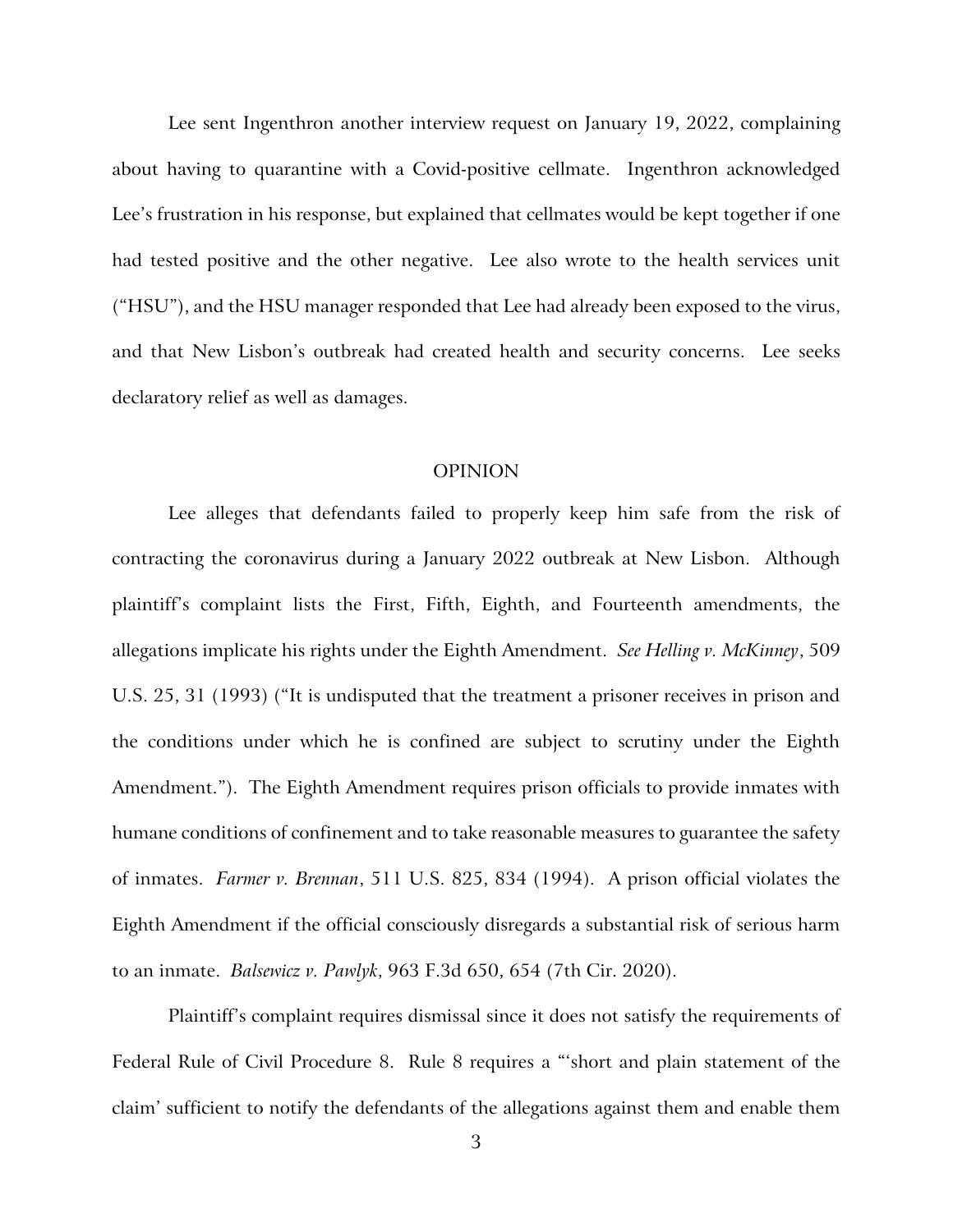to file an answer." *Marshall v. Knight*, 445 F.3d 965, 968 (7th Cir. 2006). Dismissal is proper "if the complaint fails to set forth 'enough facts to state a claim to relief that is plausible on its face.'" *St. John's United Church of Christ v. City of Chi.*, 502 F.3d 616, 625 (7th Cir. 2007) (quoting *Bell Atlantic Corp. v. Twombly*, 550 U.S. 544, 570 (2007)).

Plaintiff does not allege that he contracted the coronavirus, or suffered any other form of injury, from sharing a cell with a Covid-positive cellmate or from the dinner and day room protocols in effect on January 10, 2022. In general, if plaintiff "want[s] to recover money damages solely for the risk to his life," to which he alleges defendants were deliberately indifferent, "[t]hat risk is not compensable without evidence of injury." *Lord v. Beahm*, 952 F.3d 902, 905 (7th Cir. 2020); *see also Barnes v. Carr*, No. 21-cv-51-jdp, 2021 WL 3662452, at \*1 (W.D. Wis. Aug. 18, 2021) (New Lisbon inmate's allegation that defendants subjected him to conditions making it likely that he would be exposed to the coronavirus failed to state a claim for damages because he did not allege that he contracted Covid-19 or was otherwise harmed).

Here, plaintiff suggests that as a general matter his exposure to Covid-19, even without contracting the virus, "poses a substantial risk of serious damage to his future health." (Dkt. #1 at 3.) The Eighth Amendment also protects prisoners from conditions that pose a substantial risk of damage to an inmate's future health, such as exposure to environmental toxins, to which contemporary society would not expose any unwilling individual. *See Helling*, 509 U.S. at 35-36 (establishing a two-prong test to determine whether exposure to second-hand tobacco smoke violates a prisoner's Eighth Amendment rights); *see also Henry v. Deshler*, No. 20-2185, 2021 WL 2838400, at \*2 (7th Cir. July 8,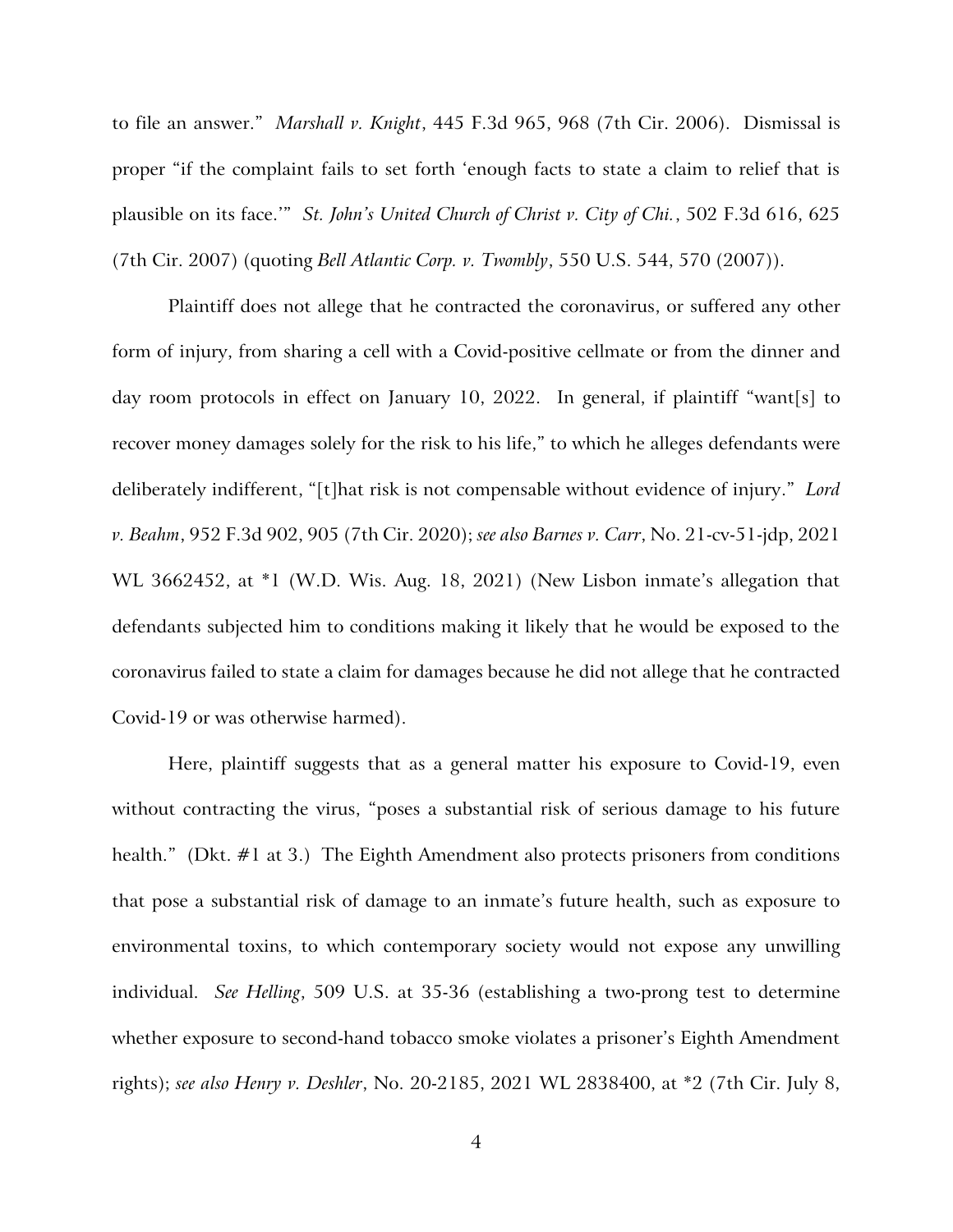2021) ("unless a prisoner is challenging a failure to protect him from a serious risk of *future* harm, a claim of deliberate indifference cannot be based on a risk that never came to pass"). To succeed on such a claim, plaintiff will have to show "to a degree of reasonable medical certainty" that he actually faced an increased risk of injury. *Gray v. Hardy*, 826 F.3d 1000, at 1007 (7th Cir. 2016). Yet plaintiff does not assert that he is facing an ongoing risk of exposure, $^2$  or that any aspect of his health places him at higher risk to experience severe illness or complications if he contracts the virus. *See United States v. Ferry*, 457 F. Supp.3d 1163, 1174 (D. N.M. May 6, 2020) (in the context of a motion for release pending sentencing, finding that a generalize risk of exposure to Covid-19 in jails and prisons insufficient to establish a substantial risk of damage to defendant's future health).

The court will therefore not allow plaintiff to proceed on an Eighth Amendment claim against any defendant based on his allegations. However, before dismissing an action for failure to state a claim upon which relief can be granted, courts generally must give the plaintiff an opportunity to amend his complaint, unless it is apparent that such an amendment would be futile. *See Foster v. DeLuca*, 545 F.3d 582, 584 (7th Cir. 2008) ("District courts . . . generally dismiss the plaintiff's complaint without prejudice and give the plaintiff at least one opportunity to amend her complaint."). The court will therefore allow plaintiff 21 days to file an amended complaint to address how he was harmed by defendants' actions, assuming he can do so in good faith. If plaintiff fails to file an

<sup>&</sup>lt;sup>2</sup> The court's review of the DOC's publicly reported data for Covid-19 infections among the prison population shows only 1 active case being reported at New Lisbon as of May 6, 2022. *See*  https://doc.wi.gov/Pages/COVID19(Coronavirus)/COVID19TestingDashboard.aspx (last accessed May 6, 2022).